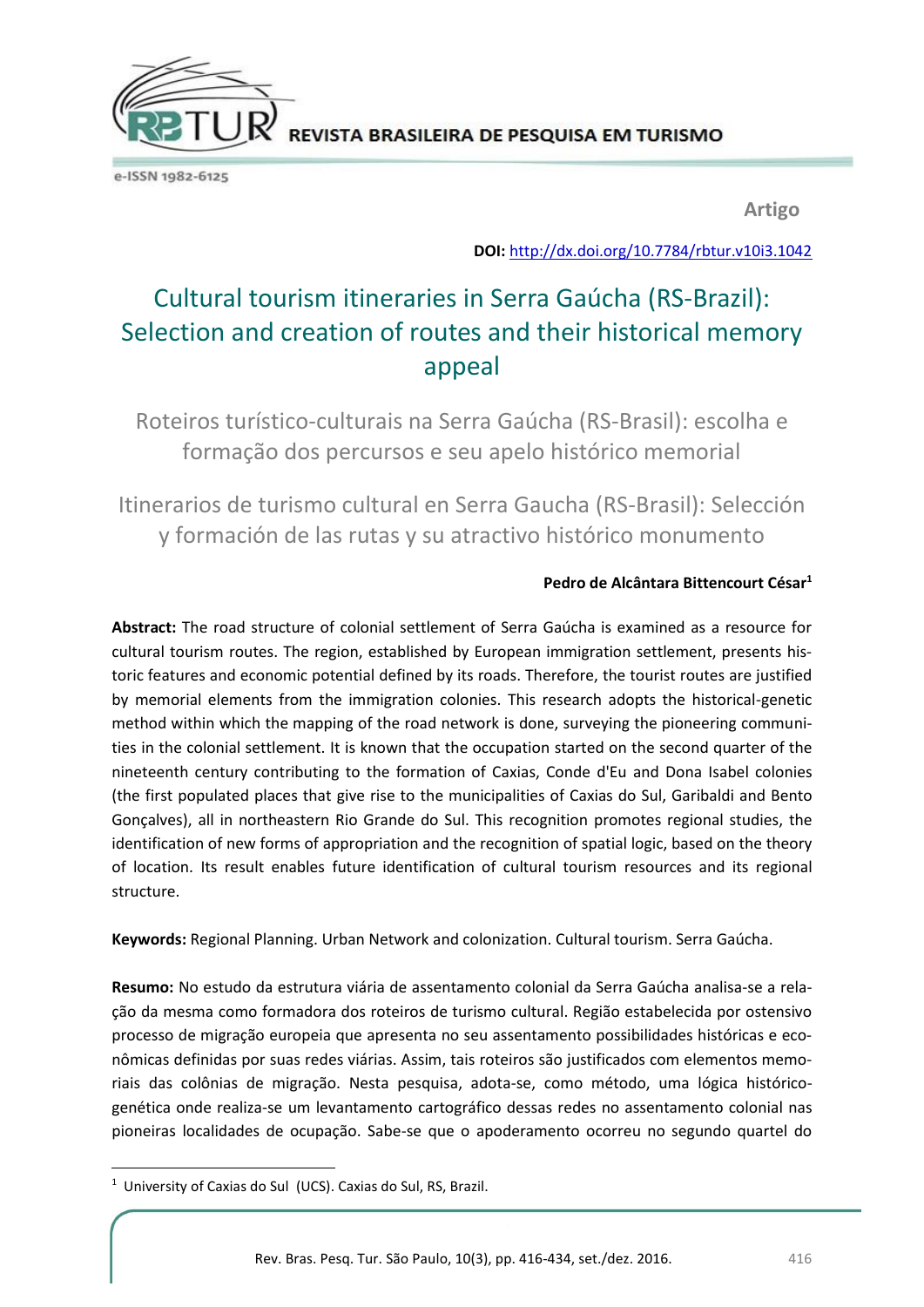

século XIX auxiliando na formação das colônias de Caxias, Conde D'Eu e Dona Isabel (núcleos originários dos municípios de Caxias do Sul, Garibaldi e Bento Gonçalves), todos localizados no nordeste do Rio Grande do Sul. O reconhecimento favorece estudos regionais, a identificação de novas formas de apropriação e a autenticação das lógicas espaciais, baseado na teoria da localidade. Seu resultado possibilita diagnóstico posterior acerca dos recursos do turismo cultural e sua estrutura regional.

**Palavras-chave**: Planejamento Regional. Rede urbana e colonização. Turismo cultural. Serra Gaúcha.

**Resumen:** En el estudio de la estructura vial de asentamiento colonial de la Serra Gaucha, la análisis se centra en la relación de la misma como el desarrollador de itinerarios de turismo cultural. Región establecida por ostensible proceso de migración europea que tiene en su asentamiento, posibilidades históricas y económicas definidas por sus redes de carreteras. Por lo tanto, estas rutas se justifican con elementos de memoria de las colonias de migración. En esta investigación, se adoptó como un método, una lógica histórica-genética en el que habrá un estudio cartográfico de estas redes en el asentamiento colonial en los primeros lugares de ocupación. Se sabe que la incautación se produjo en el segundo cuarto del siglo XIX, contribuyendo en la formación de las colonias de Caxias, Conde d'Eu y Doña Isabel (núcleos procedentes de los municipios de Caxias do Sul, Garibaldi y Bento Gonçalves), todos ubicados en noreste del Rio Grande do Sul. El reconocimiento favorece los estudios regionales, la identificación de nuevas formas de propiedad y la autenticación de la lógica espacial, basados en la teoría de la localización. Su resultado proporciona un diagnóstico más profundo sobre los recursos turísticos culturales y su estructura regional.

**Palabras clave:** Ordenación del Territorio. La red y la colonización urbana. El turismo cultural. Serra Gaucha.

# **1 INTRODUCTION**

Cultural tourism routes in Serra Gaúcha are deeply rooted on past memories from the process of immigrant settlement, particularly of Italian origin. This is also observed in the collective imagination of the current inhabitants, who often choose to emphasize their ancestors' roots. The present work analyzes, through graphics and observation, the tourist trails routes in the region by overlapping them to the migrants' tracks and routes used during the settlement of the old colonies, and in the formation of the cities in the northeast Rio Grande do Sul state, in the southern Brazil.

For decades, culture has been the main tourism product in the region. Tourism activity uses as a resource the transposition of European identity, linking it to the culture of the Italian peninsula, through food, architecture and other characteristics of local daily life. The identification of old vicinal roads, also occurs. They clarify the occupation of the territory, defining a socio-cultural axis distributed into various interlinked agricultural communities. The roads gave support, and still do, to a model of family economy based on small-scale agriculture. The process started in the late 19<sup>th</sup> century with the occupation of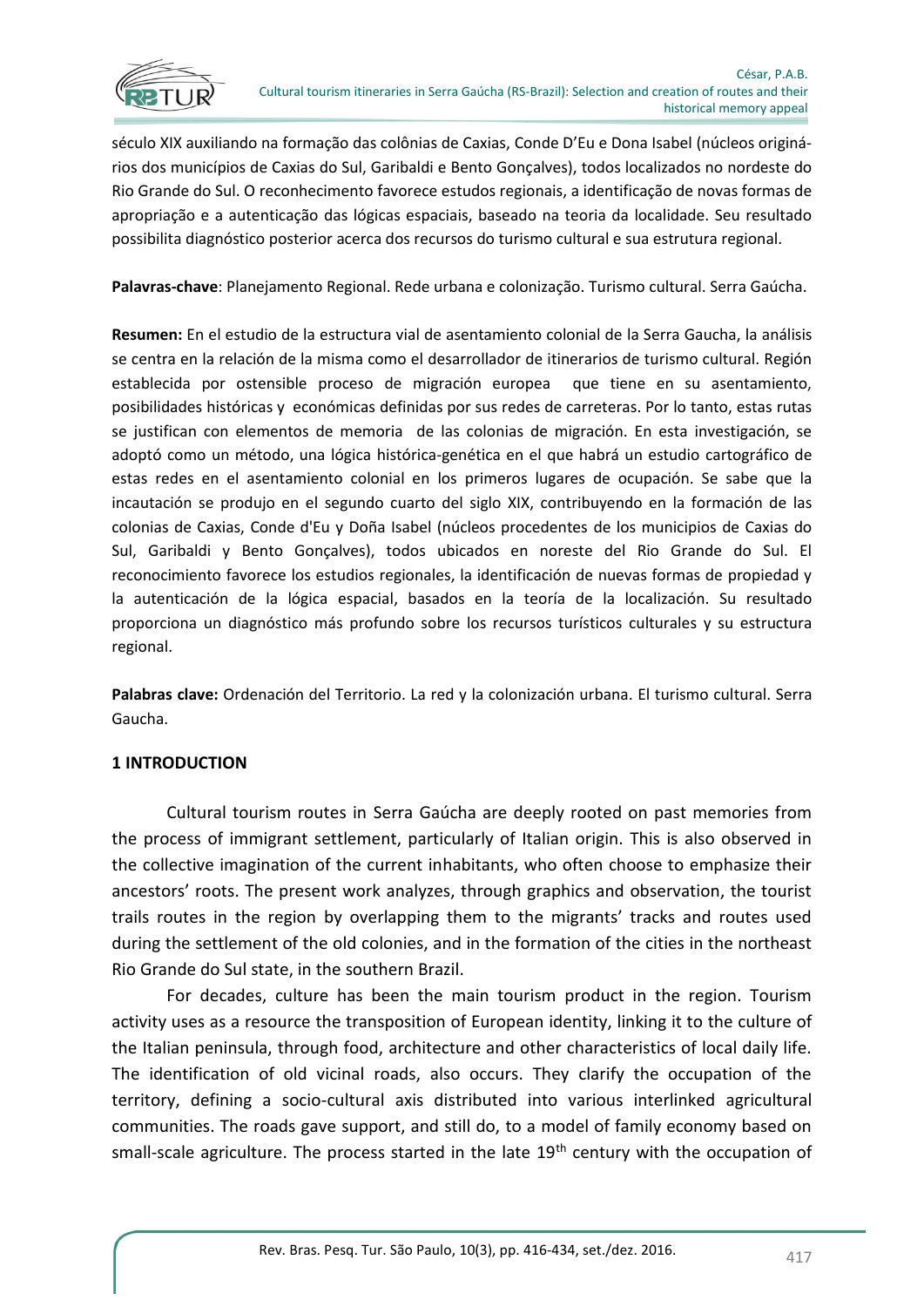

unclaimed lands located in the interior of the State (at the time of the Province of São Pedro do Rio Grande do Sul).

During colonization, a long strip of land in the northeast of the Province was used by the Imperial Government for agricultural purposes. Immigrant colonies were formed having as a reference for territorial administrative control the respective seats. The superstructure logic was determined by the imperial policy of "organized and structured formation to receive the immigrants, or migrants, interested in buying lots of land" (Giron, Nascimento, 2010, p. 30), in order to establish the foundation of the socio-spatial reproduction of the region. Conde d'Eu, Caxias, and Dona Isabel colonies (now the municipalities of Garibaldi, Caxias do Sul and Bento Gonçalves) were the first to be created. There is plenty of historical data about them, as well as past and present maps, which enables the understanding of the regional establishment in the territory. These data add values which clarify and depict the scenario of their social, economic and cultural production, among other specific and peculiar aspects.

Thus, "the winemaking activity was of great importance to the establishment of the Italian culture in south Brazil and, especially, to the economic development of the Serra Gaúcha region" (Losso, Pereira, 2012, p.185). The understanding of this occupation is important in various domains. Its formation was an example of a pioneering initiative of regional planning. Defined in the 19<sup>th</sup> century by imperial agents, often detached from the real situation, spatial reproduction (physical and social) present unique features, with values which enable physical, territorial and tourism planning.

In this context, all the complex regional structure allowed for the planned settlement of successive waves of immigrants in the 19<sup>th</sup> and the 20<sup>th</sup> centuries. Currently, the region is a reference in terms of wine tourism in Brazil and it creates routes taking into account the existence of old roads associated to memory. This research aims to analyze if this appeal of memory (Halbwachs, 2001), matches the legacy of regional urban transformations, and to what extent they result from these memorial conditions. This study in Serra Gaúcha looks into the unique features related to pioneering initiatives of tourism activities. By identifying and studying the former roads, which led to the social-demographic settlement, the possibilities for creating tourist routes will be assessed. When these roads became structural roads the old paths were often altered, remaining the primitive connections as secondary routes with a strong appeal of memory. Therefore, based on the fields of Human Geography and Urban History, this study aims to understand the process of tourism planning and its relationship with the heritage of established cultural regions and its contribution to urban networks. The research draws on a theoretical approach on the evolutionary process of the region, distancing itself from the traditional concept of History and closer to an ontology related to a spatial dimension (Sposito, 2004).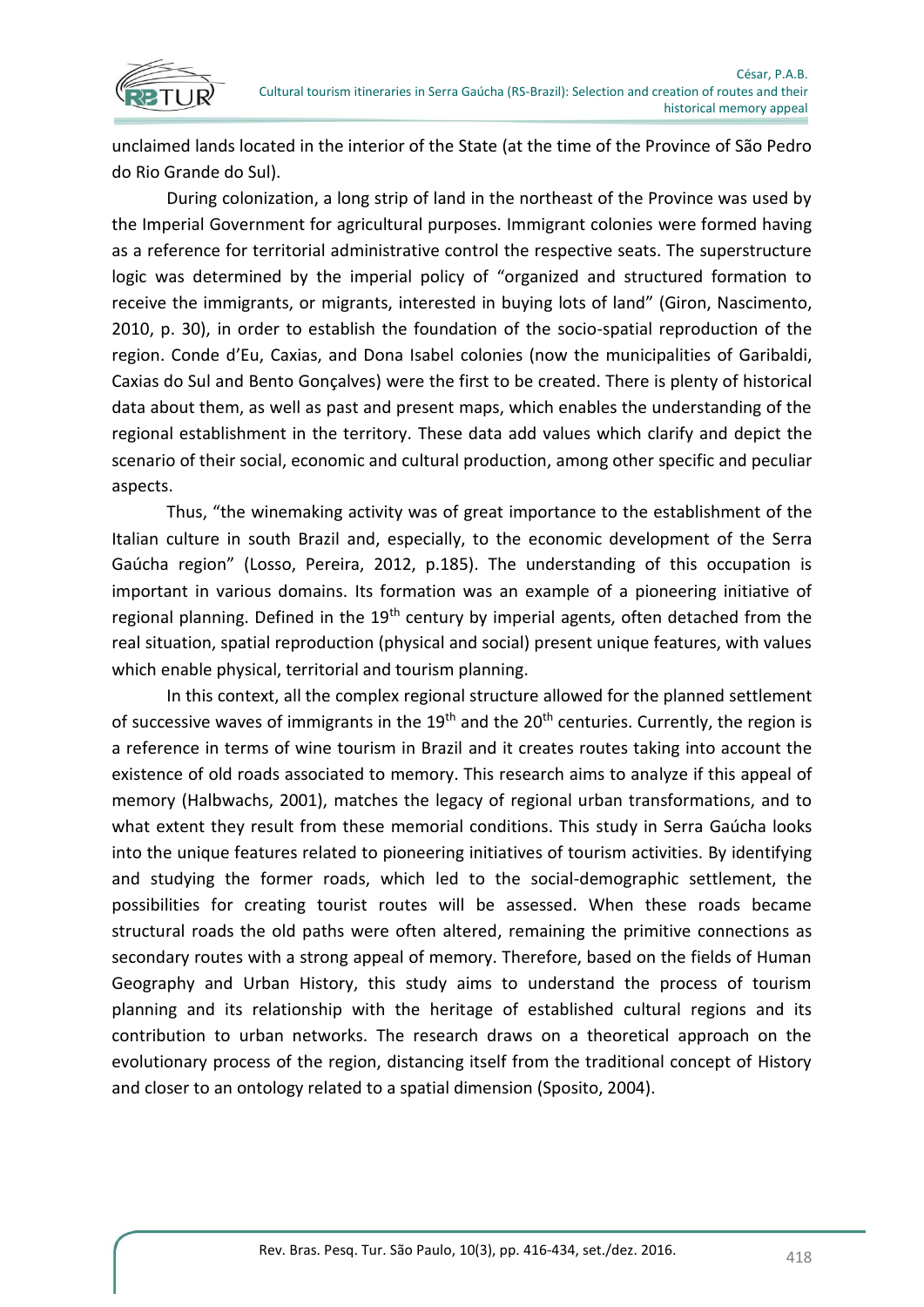

#### **2 METHODOLOGY**

The roads of the agricultural colonies of Serra Gaúcha are the object of this study. They are analyzed as a resource for the tourism product. Many tourist routes consider these roads as historical benchmarks from the settlement period and a reference of the connection between locations. The question is: Do this routes reflect a given historical, memorial and territorial context or are they idealized for tourism purposes?

The territorial contour is perceived through an approach close to the historicalgenetic method (Lefébvre, 1986). In this way, the factors related to the Historical or Vertical Complexity are examined allowing for "the observation and analysis, and the coexistence of formations of different ages and dates", (Lefébvre, 1986, p. 166). In spite of this, there are still other research possibilities. The research is built upon the regional geographical formation (Lencioni, 2003), the memory (Choay, 2011) and on the social production of space (Lefébvre, 2004). In this manner, the juxtaposition of modernity and archaic, once it entails narrow epistemological configurations, generates the search for understanding, justifying its territories, departs from the networks in question and, in them, the tourism appropriation.

The process of settlement in Serra Gaúcha was established through a series of directions defined by the cartography, and other decisions made prior to the immigrants' arrival. These documents are clear about the occupation process. Thus, the analysis of maps and documental resources about that process is aimed at understanding the definition of the settlement structures, as well as the routes which made possible the regional and interregional exchanges.

The region stands out today as an important driver for national tourism activity (Brasil, 2006; 2007). Besides the strong presence of wine tourism, there are also several tourist routes based on historical and cultural heritage. This draws on the memorial values linked to the Italian settlement, their traditions, food and architecture. Given this context, it is intended the identification of these tourism routes. Concurrently, documentary sources are examined, including advertisement material.

This research examines the immigrant pioneer towns of the region, i.e. Caxias, Dona Isabel, and Conde D'Eu (Figure 1). However, the limits are not circumscribed to the current municipalities, given that there are routes surpassing the administrative borders. Regarding the temporal aspect, the initial settlement structures are presented, i.e. the road structure that enabled the arrival and establishment of immigrants and its productive characteristic. Along these roads and structures small hamlets were established giving rise to the whole process of regional settlement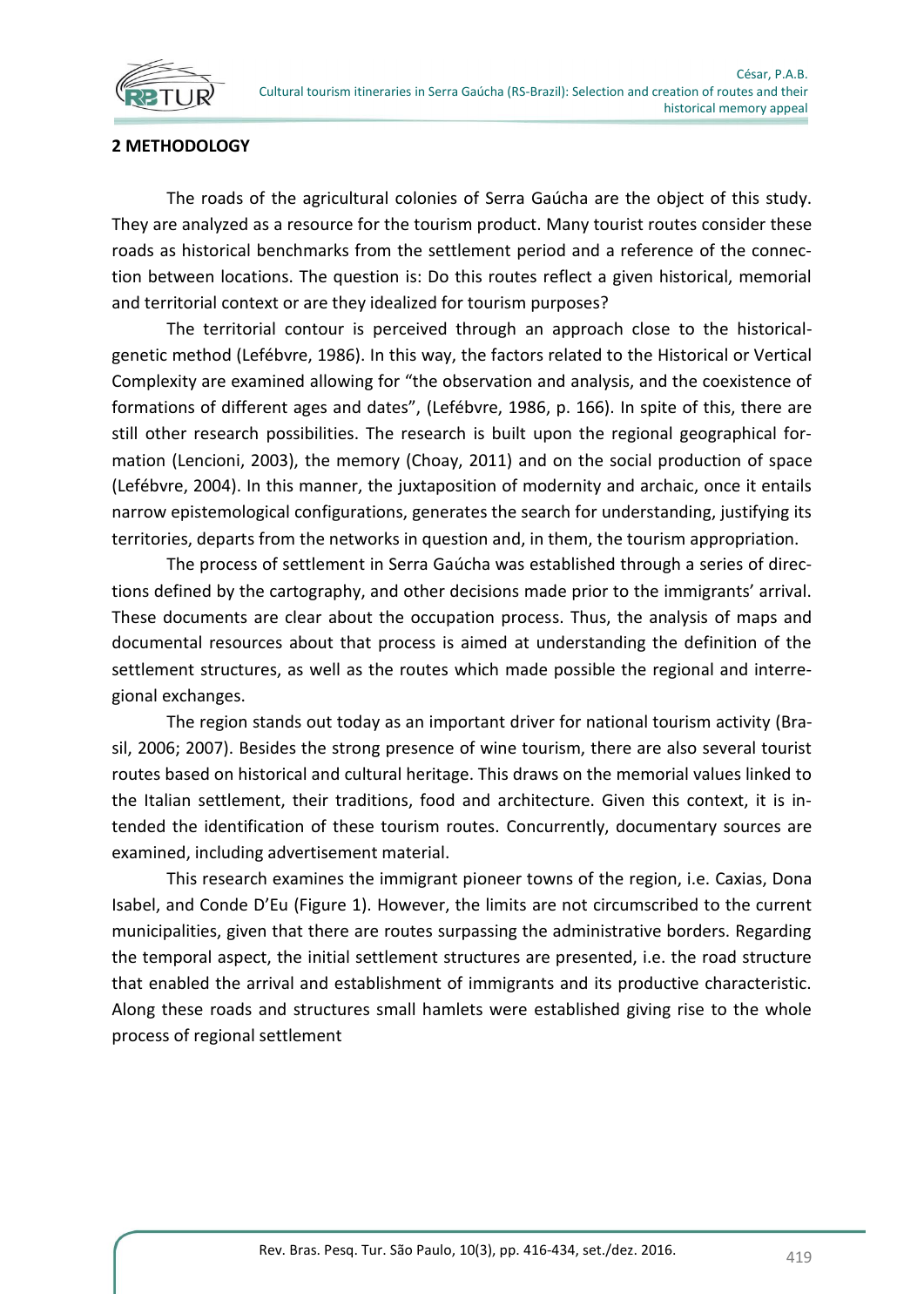



**Figure 1** – Croquis of the colonial territory division of NE Rio Grande do Sul (Brazil)

**Source:** Adapted from Gallo (1976)

The guiding question is the search of the understanding that the cultural tourism routes are presented as representation and memory reference of the old colonial tracks. Thus, in this study the objective is to identify the structures of the regional urban settlement, comparing it with the structures of the current tourism routes. This acknowledgment can be useful for other studies, as it identifies new ways of appropriation and spatial logics, based on the Theory of Location (Ablas, 1982).

Several maps and croquis were prepared. In these materials the current situation is presented, the land use, the process of formation, as well as atemporal representations, or of multiple temporality. There, the flow structures (roads or waterways) in the time of the settlement are marked, as well as the ancient hamlets. Changes defined by confrontation of temporalities, call by Santos as "roughness" (Santos, 2002), are observed.

Concepts and theories are adopted knowing that "no theory ever agrees with all the facts in its domain, yet it is not always the theory that is to blame" (Feyerabend, 1977, p. 77). The comparison between the Theory of Regional Sciences, of Regional Planning as a field of knowledge, and the specificity of Tourism Planning is done within a theoretical framework of structural complexity, in which the disarticulation is justified by novelty and the implication of fields that usually are not linked. After all "theory is full of imperfections. However, it can by improved and developed" (Feyerabend, 1977, p. 288).

The objects of the study were selected based on Brambatti's (2005) inventory of tourism resources based on routes in Serra Gaúcha. The age of the routes is highlighted, allowing for a better understanding of them as tourism products and attractions. All of the routes are established for more than a decade which allows the recognition (or not) of their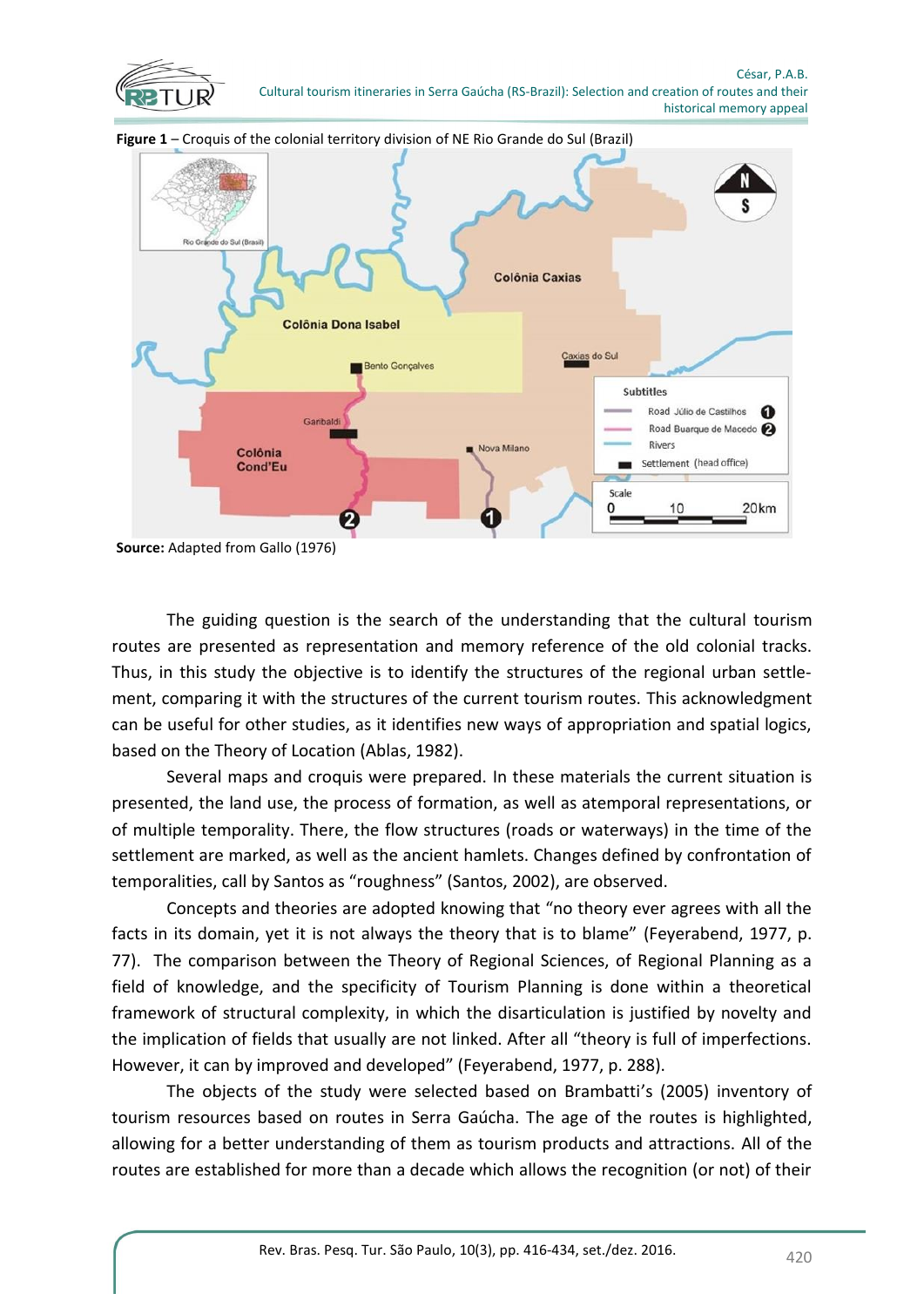

consolidation through tourist spatial and institutional appropriations. Thus, this research adopts as reference the consolidation of the territory appropriated and changed by the tourism activity (Guerrero; Guallucci, 2015).

The survey of the tourism routes is made through two aspects: a formulation established by years or decades and having tourism facilities. At this point of the research, unsystematic observation takes place (Denker, Da Via, 2001) in order to apprehend the reality and, thus, rule out projects still in consolidation. The tourism offers and practices are verified in those places, identifying them by comparison to graphic representations. In this insertion "the gaze directs the focus and the angles of vision, it creates a visual field; seeing means paying attention, notice and perceive, single out things within that wide vision conferred by the gaze" (Gomes, 2013, p. 32). In this way, the observation in loco allows, besides recognizing the object, the presentation in graphic representations. The spatial positioning of their "location format" (Gomes, 2013, p. 36) is sought, their values conveyed by social logics, by their territorial production and, also, regarding those impositions, the development of scenarios.

The examined region, although considered a recent settlement (late) (Diégues Junior, 1965), has a consolidated tourism for more than half of its regional formation (early) (Gastal; Machiavelli, 2013). In Serra Gaúcha, the transposed cultural memory is the key resource of tourism, justified in the individual or collective stories of immigrants.

# **3 THE OCCUPATION CONDITIONS OF THE MIGRANT COLONIES**

In the northeastern Rio Grande do Sul a slope region stood out, almost uninhabited. Geographically, the area was adequate for productive development. Furthermore, in that period, an alternative to the hegemonic structure based on slave labor and large estates was sought. Thus, from the 1870s, the Imperial Government of Brazil orders and outlines the policies to occupy Serra Gaúcha. This settlement was planned at a regional, large-scale level. It is also noteworthy the adoption of a road structure between the main populated places. Even if these were small communities, the roads support the establishment of tens of thousands of people, strengthening the development of an immigrant cultural region and deepening the various interregional flows (Giron, Nascimento, 2010).

The Europeans' search for new conditions of life meet the geo-economic interests of local/national government. Thus, after a long journey, tens of thousands European immigrants arrived in South America, particularly in the capital city of the province of Rio Grande do Sul. After disembarking at a distance of just over 100 kilometers of the area to be colonized, their penetration into the continent was done by waterways to Montenegro (RS) and São Sebastião do Caí (RS). In this way the connection between Montenegro and Conde d'Eu was established, creating the Buarque de Macedo road, and also Júlio de Castilhos road, from São Sebastião do Caí to Nova Milano, the first seat of Caxias colony. These roads are acknowledged as the first land connection in Serra Gaúcha (Figure 2).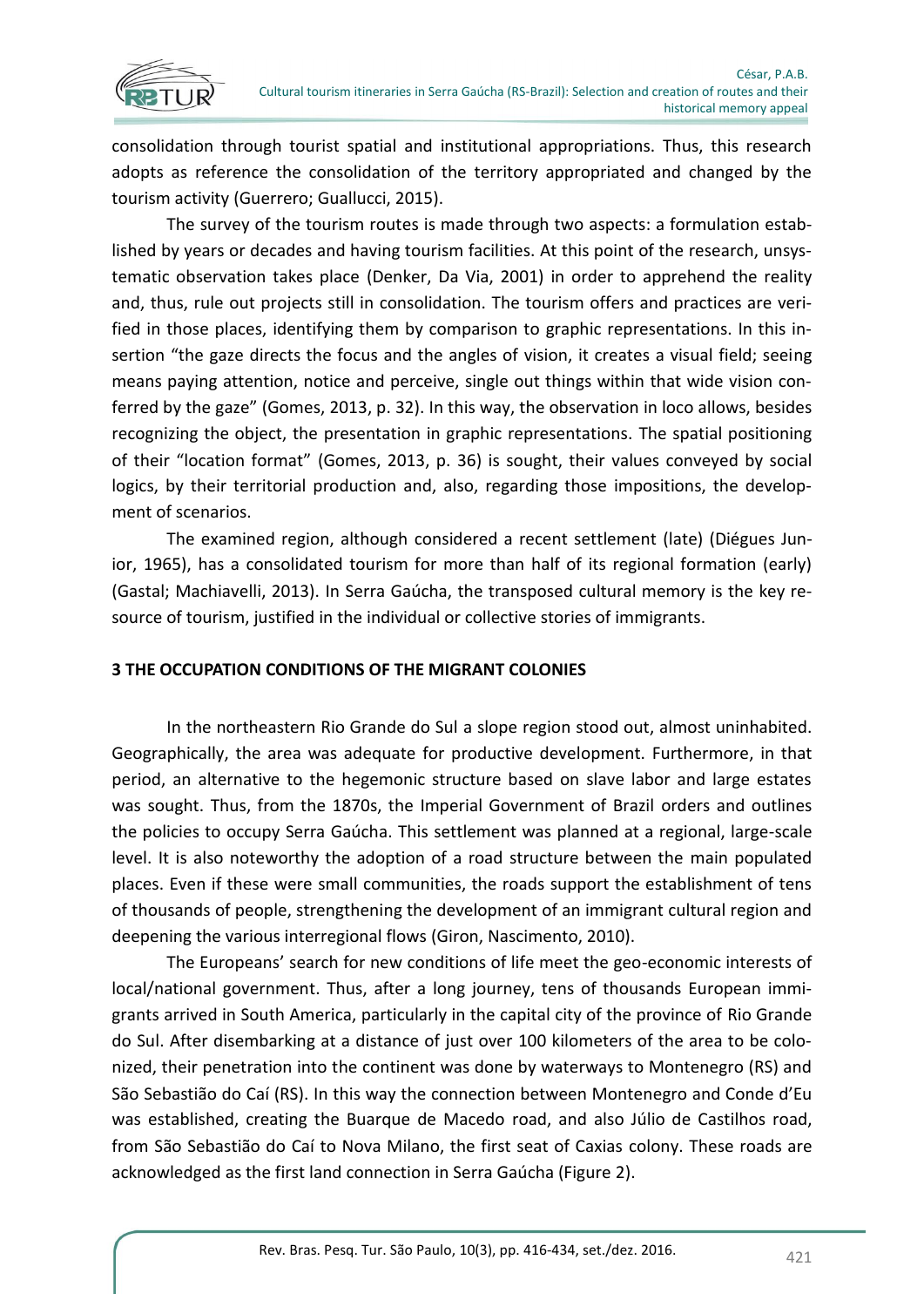



**Figura 2** – Penetration route of the immigrants in Serra Gaúcha

**Source**: Adapted from Gallo (1976; Roche, 1969, p. 111)

The approval of the Land Law (1850), years before, established legal security in land settlement, recognizing private property. The immigrants occupied small lots of land, besides urban lots in the colonial seats, thus, becoming the fundamental agent of privatization and rural subdivision. This was done following a distribution by a spacing in leagues, with the lots linked together by lines, dots or dashes: "The line determined the social structure and the organic unit of the populated places, the immigrants organized their religious and social life according to the model of their Italian hamlets. The difficulty of communication between lines and dashes strengthen these little communities, which spread throughout the region" (Machado, 2001, p. 48). The formation of the regions is defined in the social and quotidian space dimension.

This situation contributed to the spatial logics imposed by the intendants. "When planning the colonization, the imperial officials were already thinking about creating urban and rural areas. Every colony should have a seat, which would have not only the political function of being home to the director and imperial personnel, but also it should have both an economic role, as a place of commerce, and a religious function, receiving the Church and the priests" (Giron, Nascimento, 2010, p. 78). However, this spatial planning overlooked the topography, except for the areas near the main rivers (Antas and Taquari). The dimension of the lots was small and the families were large, therefore the internal migrations occurred (Frosi, Mioranza, 2009). These movements led to new population centers, e.g. the ones that gave rise to the cities of Monte Belo do Sul and Santa Teresa, before part of the Dona Isabel colony. Levels of regional expansion in the occupation as a whole are defined.

The first colony to receive immigrants was Conde d'Eu which, in 1871, it had eighty lots. However, the largest flows occurred from 1875 onwards, having as a starting point the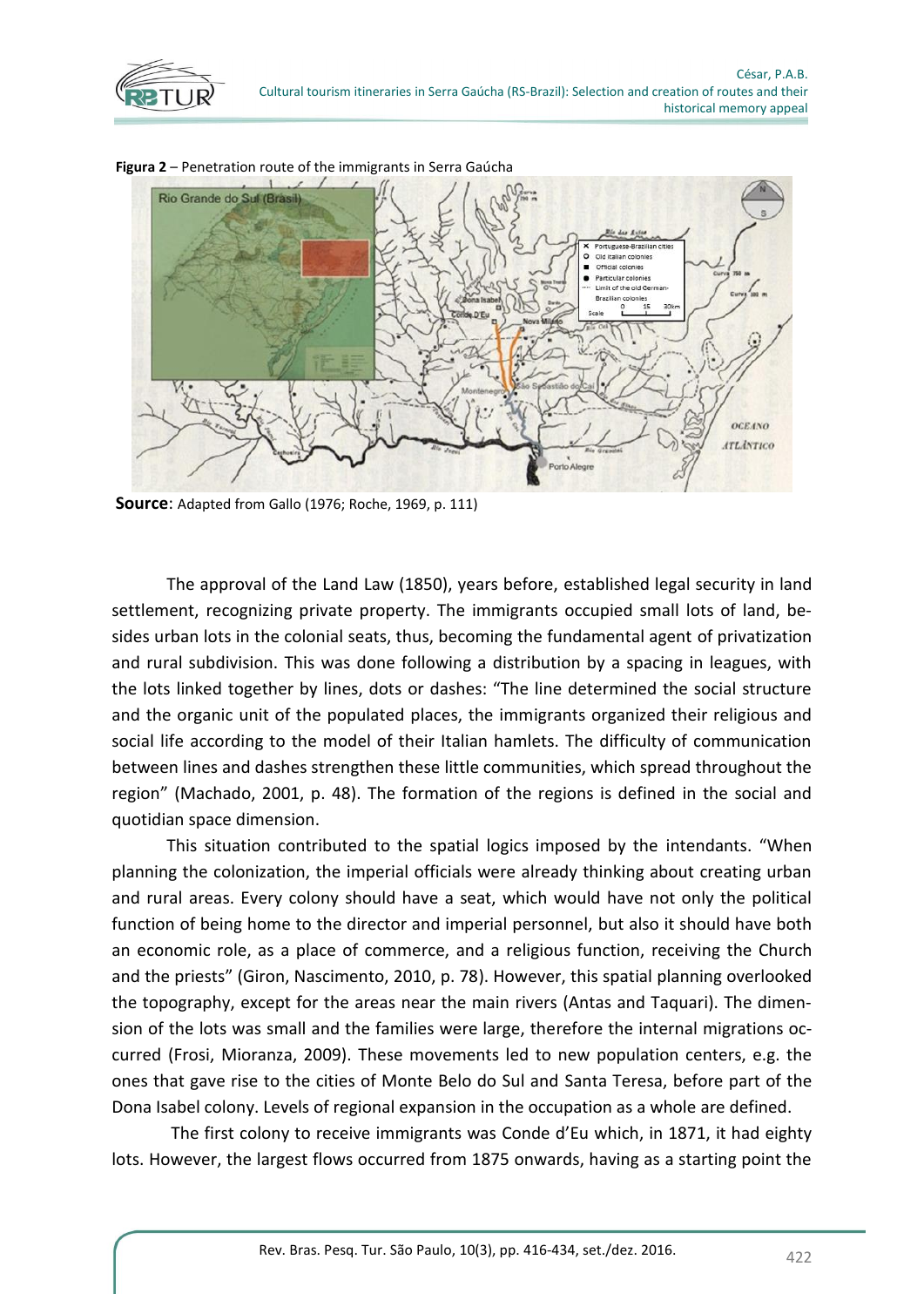

first league of Caxias colony, in the district of Nova Milano. In the Barracão (Shack), the building where the government establishes some legal, administrative, and technical structure, the workers and families were directed to their land lots, besides receiving seeds and tools (Gardelin, Costa, 1993). The planned nature of the settlement was reinforced by occasional actions.

The region under study is characterized by the Araucaria forest and rough terrain of mountains and valleys. There, the roads were built, called "picadas", i.e. tracks which connected the areas of expansion to the seats. The seat Caxias (now Caxias do Sul) and Dona Isabel (now Bento Gonçalves), as spreading points, established the settlements and the predominant logic of social and spatial reproduction. The Caxias Colony stands out early in the urban hierarchy of the region.

Often, the immigrants that arrived in Nova Milano (Caxias Colony), moved to Dona Isabel (Bento Gonçalves) by Júlio de Castilhos road. However, the main arrival route of the immigrants that settled in Cond'Eu, was through Buarque de Macedo road (CDU, 1987). Dona Isabel Colony profited from these two accesses. In 1874, a track was opened in the colonial line Figueira de Melo (now, Coronel Pilar), enabling the arrival of more new immigrants (Figure 3).

In the seat of Dona Isabel Colony the first immigrants concentrated in a clearing with favorable topography. In this place a shop, a church and the first town houses were built, becoming later part of the city center of Bento Gonçalves (downtown). This population center spread to east and north, following the most favorable terrain within an intermediate plateau.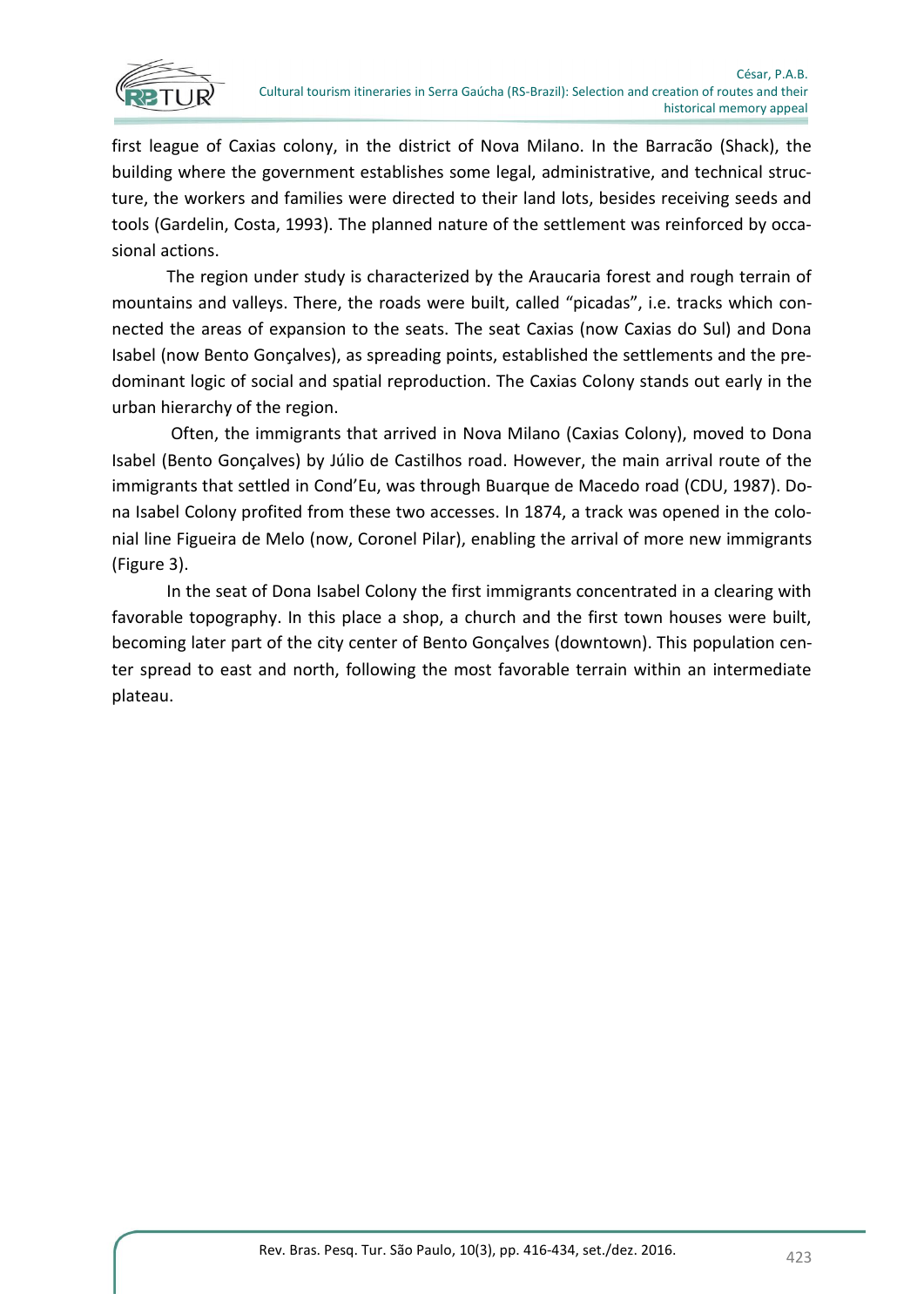





**Source**: Adapted from Gallo (1976)

In 1881, following the opening of Buarque de Macedo road, between Bento Gonçalves and São João de Montenegro, the expansion went north, structuring the populated place linearly. To the east the expansion is made around the Júlio de Castilhos road, which connected what is now the city of Farroupilha to Barracão of Dona Isabel Colony, located in the beginning of Palmira line. From Júlio de Castilhos road it is built Silveira Martins road, which was the first to be directly connected to Bento Gonçalves. Subsequently, the railway connection between Bento Gonçalves and Porto Alegre, in 1919, gave rise to urban growth in the south slopes, creating a new populated place, almost separated because of the railway (CDU, 1987). The expansion to the north, through Buarque de Macedo road, makes the district of São Roque noticeable. And, to the east, along Júlio de Castilhos road, there is Palmira line (Figure 4).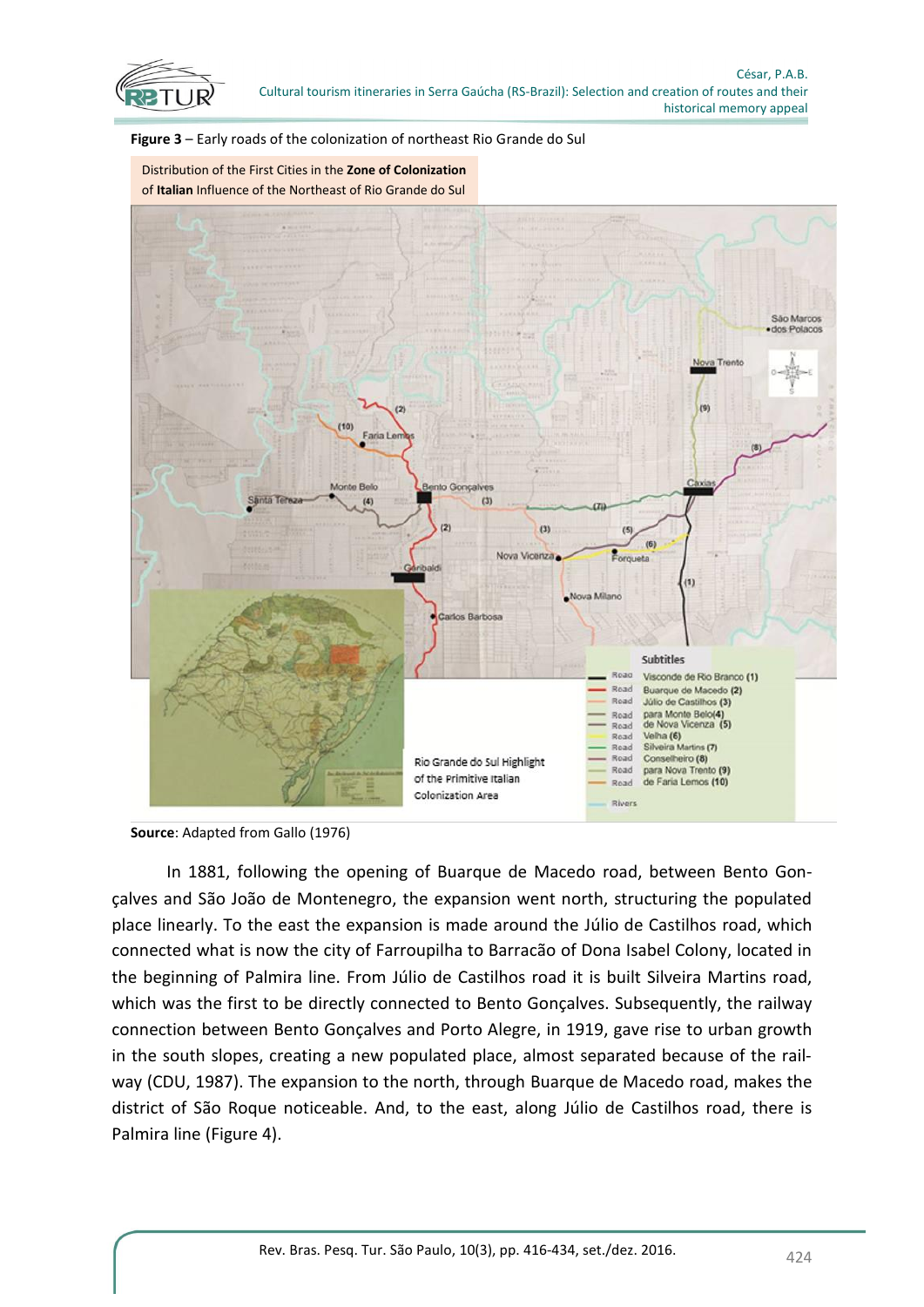

As reference of the migrants' arrivals in the colonial areas there are the localities of Santa Tereza, Monte Belo do Sul, and Pinto Bandeira. These are important grape growing areas, although away from the seat of the colony. The proximity of the Taquari River basin gave the first two localities a key role in the fluvial transport of goods, particularly due to the natural harbor and the road between Dona Isabel and Santa Tereza. This characteristic enables the construction of a small port area contrasting with a poor road infrastructure. Concomitantly, Buarque de Macedo road structures linearly the rural and urban space of Dona Isabel Colony (Figure 4). These possibilities reproduce spatially the roads, reinforcing their importance in the structure and development of the city throughout the time. In this way:

> In the center few streets kept their line. Gradually, the city grew to the east, toward Buarque de Macedo road, then to the railroad, and then to the [state] highway (…). However, to the west the city remains within the limits established in the original project (Giron; Nascimento; 2010, p. 82).



**Figure 4** – Connection of Bento Gonçalves with the former seats of the colonies (1875)

The construction of the railroad, in 1910, changed the distribution of goods, however, it brought urban value. The goods that before were sent by road transport began to be moved through a new route to Porto Alegre, which promoted a new intraregional axis, by railway. It began where is now the central area of Bento Gonçalves, connecting to Coronel Pilar district (Figure 5). This was called the "road to Taquari River" and it was important at the time. Another key access connected to Santa Maria da Soledade do Forromeco Colony, currently the road to São Vendelino, establishing the expansion limit of the city to the east

**Source**: The authors (2015)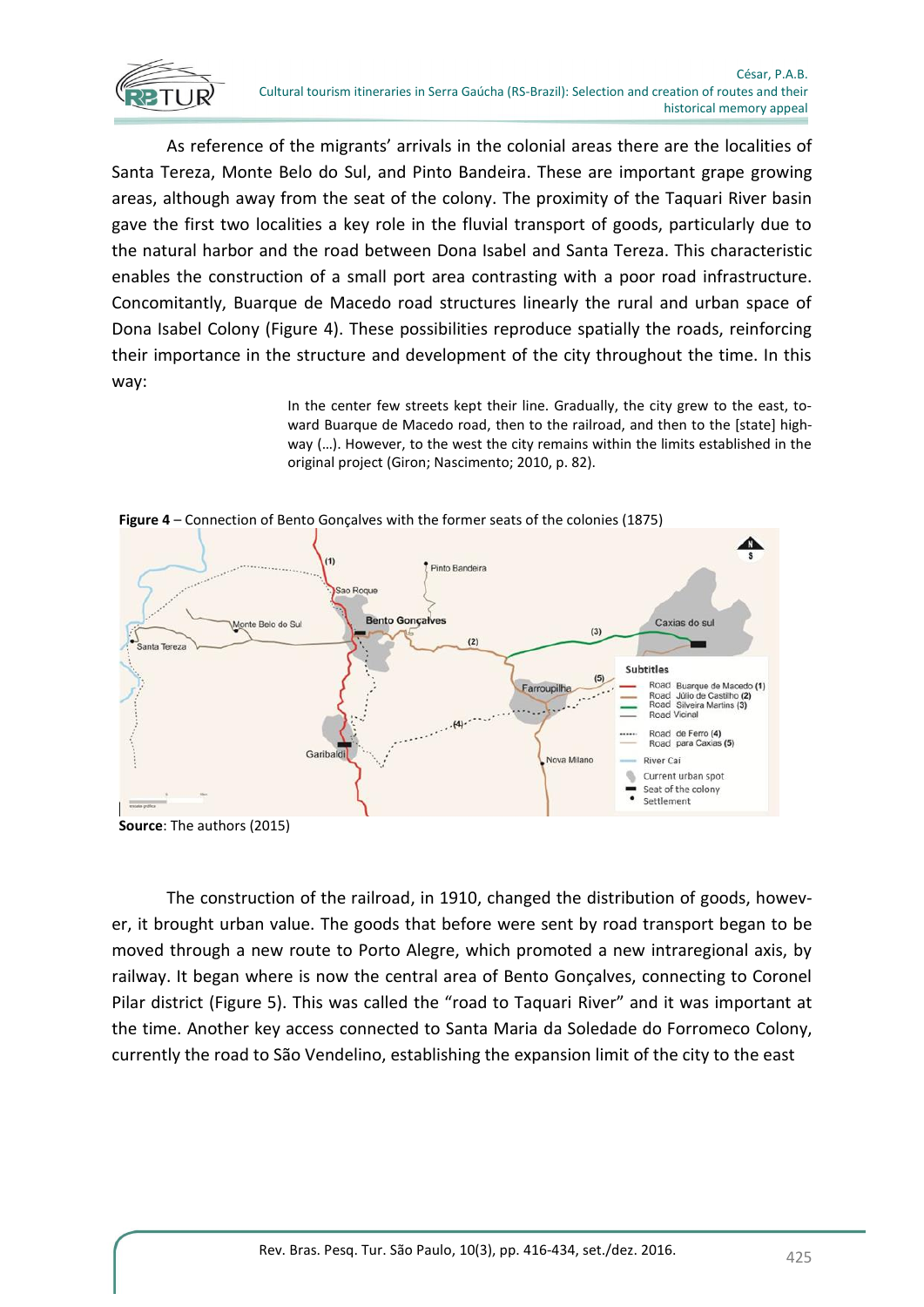





**Source**: The authors (2015)

Conde d'Eu Colony does not justifies its pioneering role in the settlement in the same proportion of the socio-economic growth. Its original urban core, today the central area of Garibaldi, has a regular layout even though it is located in rough terrain. Afterwards, Conde d'Eu stops being the main destination for the immigrants due to the greater development of seat Caxias, and for political reasons. Created in 1870, it becomes parish of São Pedro de Conde d'Eu, in 1884. Later, in 1917, the railroad arrives to Garibaldi (Clemente; Ungareti. 1993). Initially, "[...] the biggest obstacle to population growth of Conde d'Eu was the lack of connection with the other villages, because the tracks opened by the staff of the Land Comission did not resist long without maintenance" (Clemente; Ungareti, 1993, p. 53). In the district of Coronel Pilar, west of its seat, is where the major part of the goods of the colony are distributed, through the Taquari River, and defining new strengths and values for the development of the locality.

The first administrative urban seat of Caxias Colony was Nova Milano, and it was a reference for arriving immigrants. Later, for geographical reasons and political influence, the administration was transferred to a place near the fifth league, Campo dos Bugres. There, seat Dante rises, a project based on a rigid urban layout, which today can be seen in the center of Caxias do Sul. Regarding this transferal, it is reported that "[...] by the end of 1875 the president of the Province responding to the wishes of Luiz Antônio Feijó Júnior transferred the seat of the Colony from Nova Milano to the center of the great forest, yet to be colonized" (Gardelin, Costa, 1993, p. 73). Regarding this influential individual, it is known that he possessed a sesmaria (land grant) in Serra Gaúcha, before the colonization process. With the transferal of the administration to seat Dante, located in the easterner limit, his lands became more valuable. So, "Luiz Antonio Feijó Júnior also subdivided the sesmaria, becoming one of the richest man in Caxias Colony" (Giron; Nascimento, 2010, p. 123). In this scenario, it is considered that he was the first big beneficiary of the urban and land ownership logic of Caxias do Sul, besides being the great instigator of the transferal of the seat of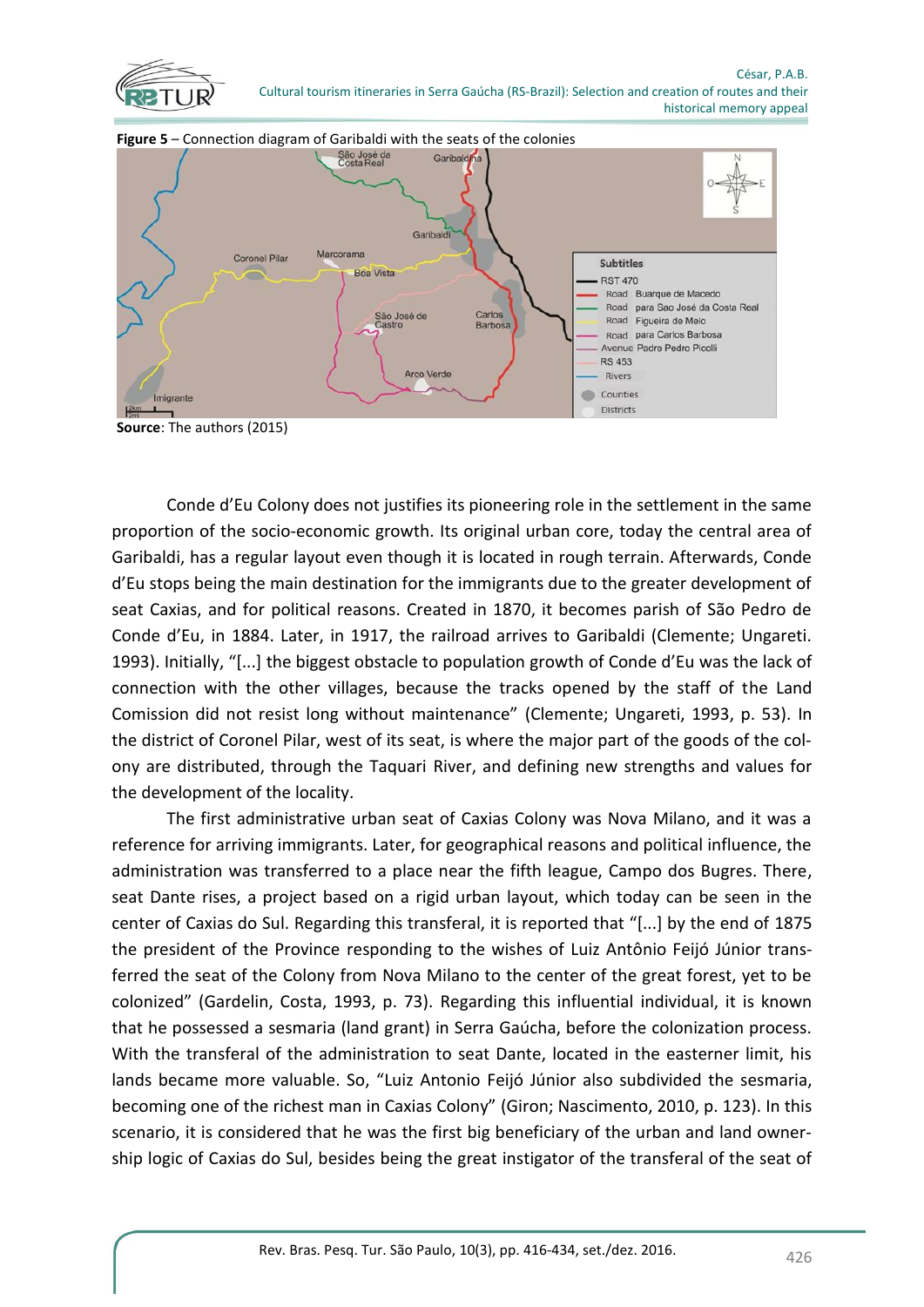

the colony, promoting specific interests regarding the valuation of his lands located near the new seat.

Another socio-economic logic, and road system, is established with the seat in Dante. The third league, with Visconde do Rio Branco road, became the interregional connection point, with access to the capital of the province. This condition benefited some individuals, as was the case of a French man, Henri Frederich Benet, local resident, who establishes a grocery store and, later, an inn. Another example of this locational bond is the foundation of the Lanifício Rossi (textile), and, subsequently the Galópolis neighborhood, in the fourth league.

The area was, thus, shaped both as a residential and industrial cluster for former workers coming from the region of Schio (Italy). In the distribution of its leagues, that Colony "was not square as Conde d'Eu, nor rectangular as Dona Isabel, but it expanded east, then it went north in a J-shaped configuration" (Giron; Nascimento; 2010). It had a radius access structure. In 1877, Conselheiro Dantas (Figure 6) road is built following the incentives to settle in the eight league, the border area of S São Francisco de Paula. It went through the hamlet of Ana Rech, named after the first grocery owner in that place, which supplied the tropeiros (muleteers) in the outskirts of the colony seat. This road, concluded in 1918, was important to the consolidation of the hamlet of São Marcos and it ended its isolation.



**Figure 6** – Connection of Caxias do Sul with the former seats of the colonies, in 1918

**Source:** The authors (2015)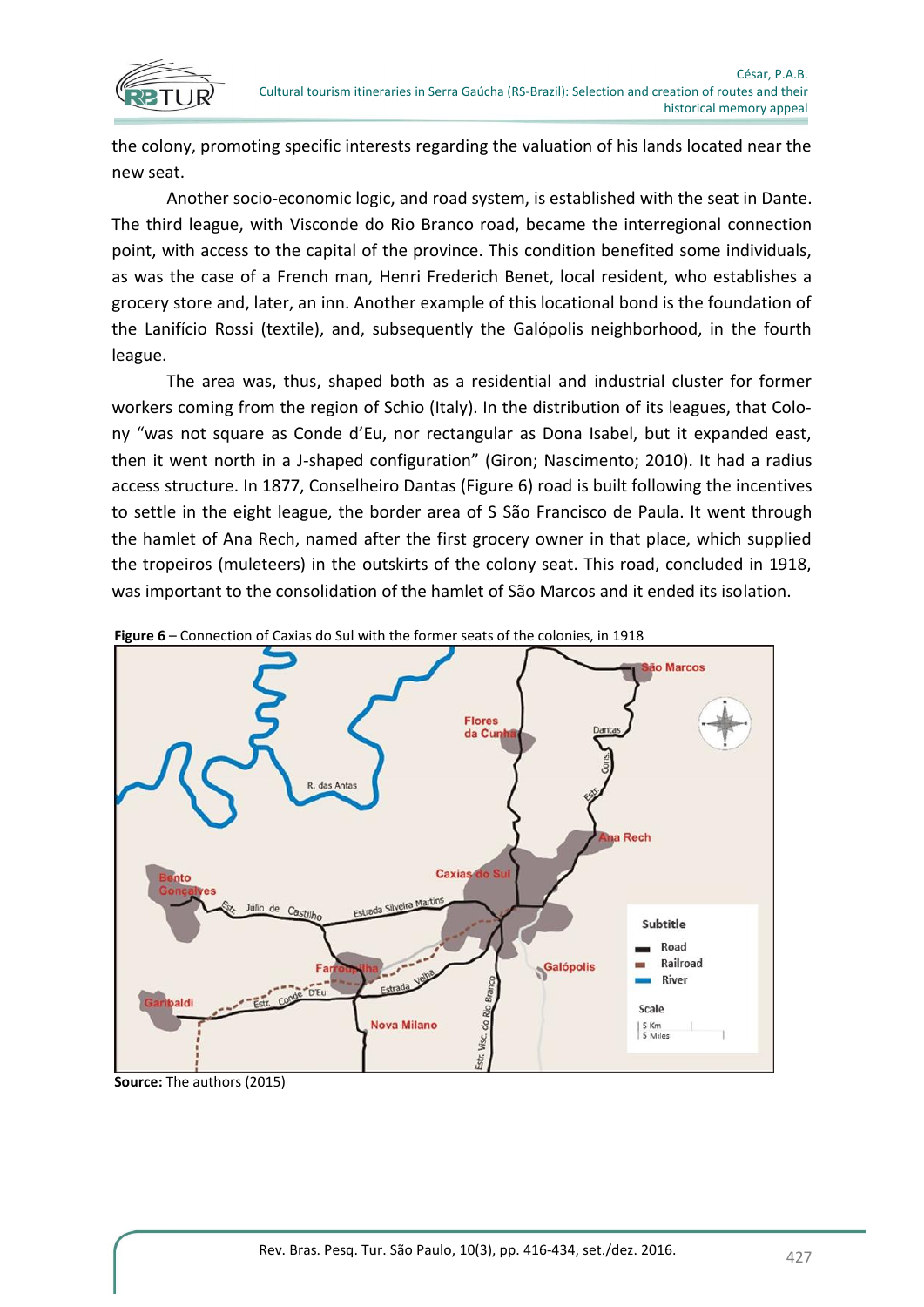

In 1884, Caxias leaves the condition of colony and becomes part of São Sebastião do Caí. The former colony was divided in three seats: Dante, Nova Trento and Nova Milano. From São Sebastião do Caí to Campo dos Bugres (region of Dante), the main connection road was Visconde do Rio Branco, which extended to the second seat, which was Nova Trento, now Flores da Cunha. Nova Milano, however, set aside from the socio-economic development.

In 1910, the construction of the railroad from Porto Alegre to Caxias do Sul changes the economy of the municipality of Caxias. It had become, then, a privileged location among the municipalities of Serra Gaúcha, however, the districts of Nova Trento and São Marcos managed to keep up with the growth. "In just a few years, the location of Caxias has proven to be advantageous because it was half way between the former German colonies and the new Italian colonies" (Giron, Nascimento; 2010, p. 27).

The decline of Nova Milano coincides with the period of formation of a new municipality between the three colonies. Thus, Farroupilha becomes a municipality incorporating part of the lands of Feijó Junior to the seat of Nova Milano and part of Conde D'Eu and Dona Isabel.

# **3.1 Procedures of regional occupation**

It is known that the main centers of each colony were planned by the Imperial Government, according to orthogonal layout. When the first immigrants arrived the seats of the colonies were already defined, with their urban project, and the areas for agriculture were organized in regular lots. Another relevant aspect of the settlement in the colonies was the great amount of available land and the government's subsidies to land use.

A peculiar fact was the linear settlement of spatial occupation in the three colonies (Figure 7). In Caxias do Sul, the Ana Rech neighborhood was a classic linear village, a transit point for tropeiros (mulleteers). In Bento Gonçalves, the so-called Caminhos de Pedra, was also marked by that feature of territorial settlement, besides being a connection road between Caxias and Conde D'Eu. In the city of Garibaldi, Coronel Pilar and Daltro Filho, planned as passageways to the Caí River, also presented the same feature of settlement. In this kind of occupation the immigrants became agents of the privatization and subdivision of the social space produced, and structured the urban-territorial environment. In those space appropriations there was no planning for the roads, they followed the topography. The first roads to arrive to a given point can still be perceived today, through the differentiated trace. However, with the urban expansion the trace can be observed in the seats of the municipalities. Currently, the trace in Bento Gonçalves and Garibaldi, by Buarque de Macedo road, and in Caxias, by Visconde do Rio Branco old road, establish sinuous avenues in the cities. That also happens in Farroupilha, in Júlio de Castilhos road.

The migrant flows encouraged the emergence of a society of peasants or settlers following Italian patterns (Frosi; Mioranza; 2009). However, as the industry and commerce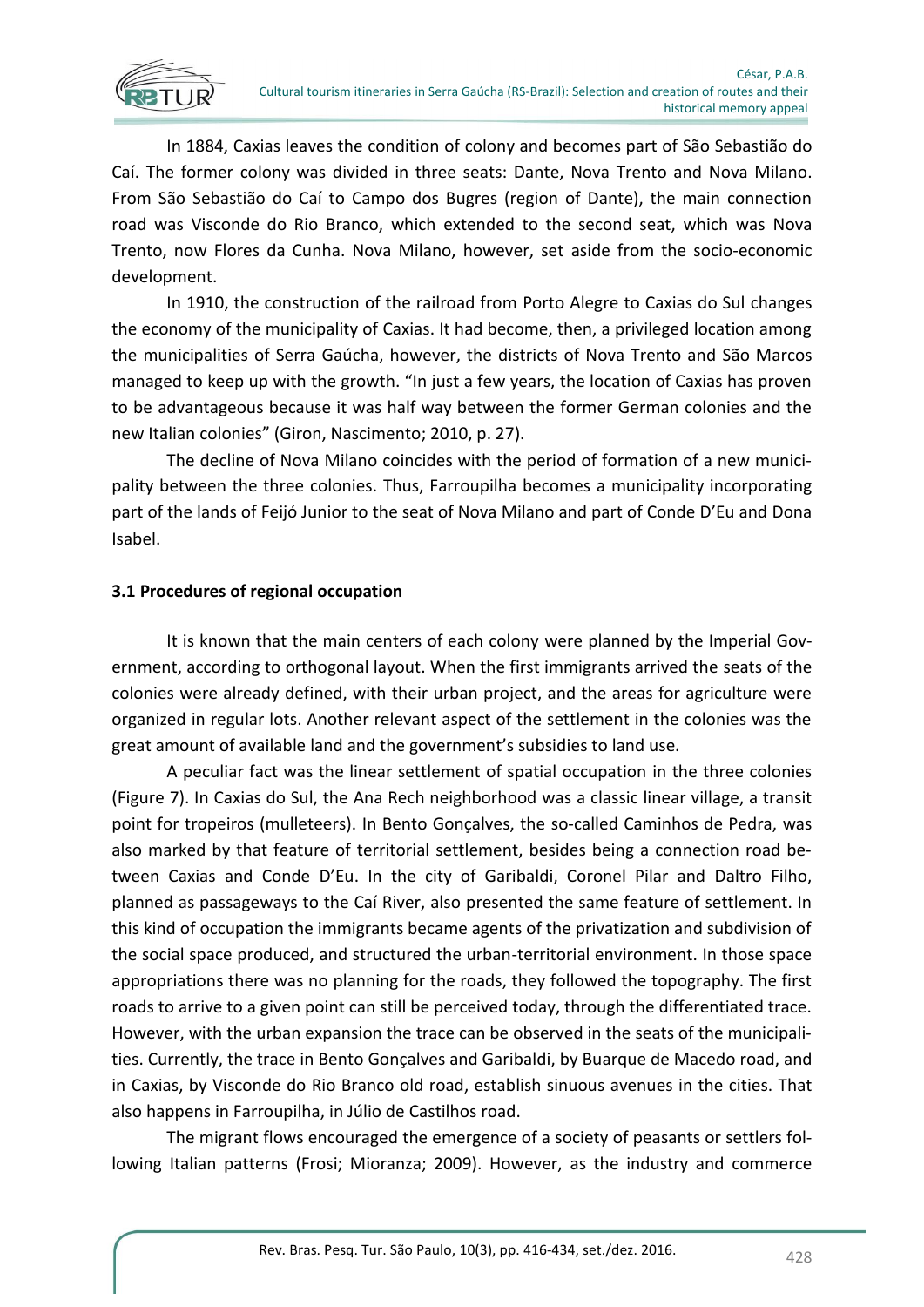

develop the acculturation begins eroding Italian traditions. The internal migrations decrease and the dislocation of farmers to the industry increases. Thus, leading attractors determine rural exodus and, often, the abandonment of agriculture. According to Herédia (1997) there are four economic cycles in the history of the colonies. In the first cycle the colonization and the small farms are encouraged. In the second, the commerce is strengthened and the small-scale industry appears. The third moment is marked by the abandonment of the countryside and, in the fourth, the presence of large-scale industry, which encouraged farm people to leave their properties and head to the cities

Caxias do Sul assumes a prominent position, becoming the main center in the region, with an important commercial activity. The Commercial Association of Caxias [do Sul], created in 1901, takes position as the commercial regional interlocutor for selling the surplus production from the small farms. The change could have been either motivated by political influences or lack of quality of some of the roads, or other factors, such as the consolidation of the hierarchy of the places.

Caxias Colony, from the times it had its seat in Nova Milano, was directly connected to Dona Isabel, and later, the new seat also was connected to this other colony through Palmira line. This can be justified by the fact that the Colony had become a reference to all the others and, thus, it distributed to Dona Isabel a greater number of migrants, to the detriment of Conde d'Eu Colony. In this way, it can be observed that the cities of Caxias do Sul and Bento Gonçalves grew faster given their connections, among other territorial issues

The cities of Serra Gaúcha are articulated with each other, either economically, culturally and politically. They form urban networks which may be examined at different scales, as refers Bruna (1983). These cities range from small cores, almost centerless, only influencing the municipality to which they are the seat, to great metropolises. Along the roads there are places of various sizes and centers. However, the presence at least of one urban attractor justifies the formation of a region. Thus, this must be acknowledged and not made up. Given the inventory made in this study, the initial structure of the cities is examined again.

Currently, Farroupilha holds its position in the distribution of part of the local road system, with new modern roads. Meanwhile, the colonial routes, connection roads between the various places, as Caxias do Sul and Bento Gonçalves, are less used because they are sinuous, low-quality pathways. This scenario leads to investigations. Some of those roads have become drafts and resources of modern regional roads. However, their role as the backbone of colonization and the quotidian dimension is found noticeably along them, with several common recreational areas, among chapels, houses and services. There is also a strong cultural appeal from the immigration process which is rooted in the inhabitants' memory, descending from those former immigrants. The cultural tourism in region draws on the routes made by the colonial roads. Hence, this scenario of confrontation is presented. The recognition of its potential, as a resource for a tourism product is sought.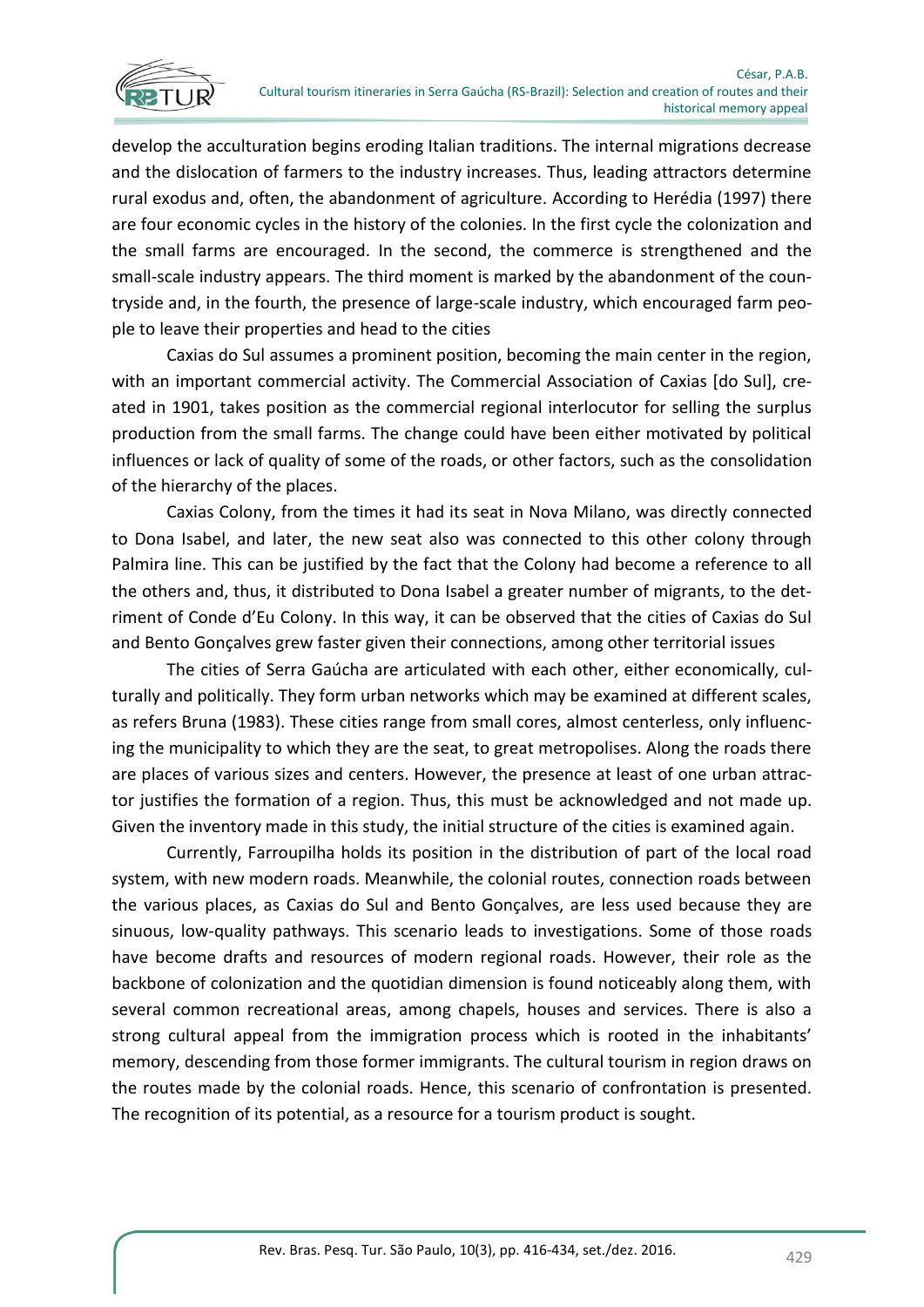

#### **3.2 Routes in Serra Gaúcha**

Tourism in Serra Gaúcha is based on three key resources. The culture of Italian immigration, grape growing, and the wine industry which refers to the cultural memory and adds value to the region. The tourist appeal is built upon these local identity values, which enhance the destination attractiveness and thus "(...) they have the responsibility of spreading the development of the routes to which they belong and, therefore, the tourist regions they cross" (Tomazzoni; Possamai; Lovatel, 2010, p. 17).

In the region of Serra Gaúcha, there are the following cultural routes: Caminhos de Pedra, Vale dos Vinhedos, Caminhos da Colônia and Estrada do Imigrante (Brambatti, 2005). The Caminhos de Pedra is located in the communities and lines of São Pedro, Palmeiro, and Santo Antônio. The Vale dos Vinhedos, in Leopoldina; Oito da Graciema; Graciema; Seis da Leopoldina; and Quarenta da Leopoldina, both in Bento Gonçalves. The Caminhos da Colônia, in Otávio Rocha, specifically in Flores da Cunha passing by the line forty and Travessão Thompson, in Caxias do Sul. The Estrada do Imigrante is located in Travessão Cristal and Santa Rita, also in Caxias do Sul. These are the first consolidated routes in the studied area. Adding to these, there are the urban routes *La Cittá*, and the Vale Trentino, in Caxias do Sul, as well as the Estrada dos Sabores, in Garibaldi. As mentioned in the methodology section, the routes still under development and/or related to sports and nature, and sightseeing, as those of Criúva, in the interior of Caxias do Sul, are not considered in this research.



**Figure 7** – Distribution of the routes overlapping the roads of regional formation

**Source**: The authors (2015)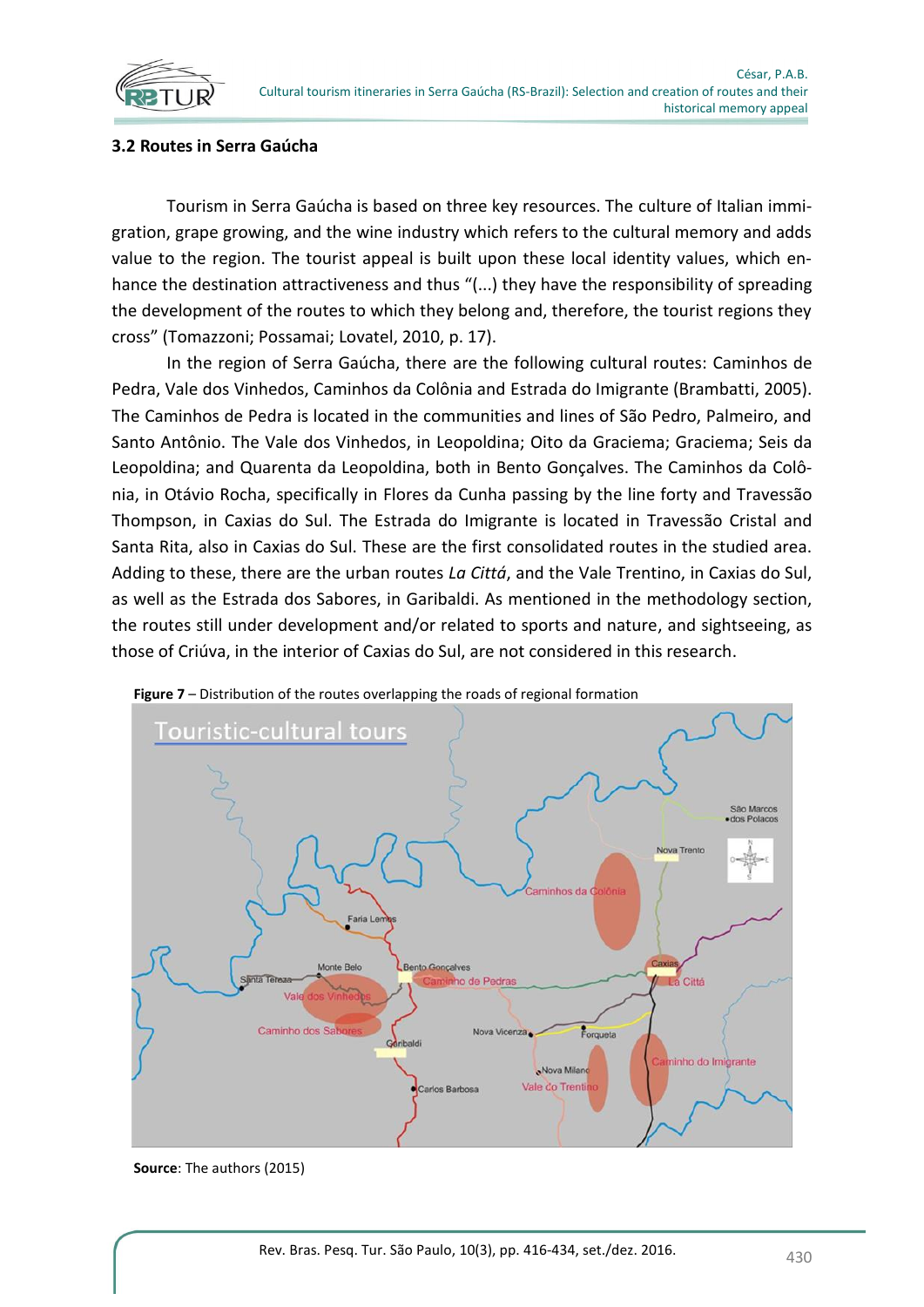

It is observed, by overlapping the tourism routes and the roads under analysis that the values generated in the historical, urban, and regional formation are present when these values refer to a historic context. Thus, three routes are directly defined by the original trace. Among these, the Estrada do Imigrante and the Caminhos de Pedra make reference to the spatial distribution of olden times. The former defines, as its name indicates (Immigrant Road), that condition of memorial temporality. The references, so-called historical, are mostly memorial constructions and tourism positioning rather than interlocutors of the regional settlement process.

The Vale dos Vinhedos route is structured by the vineyards. Individually, there are projects of visit in which the guide resorts to the memory of the historical path of the entrepreneur, as owner and as a descendant of Italian immigrants. However, it is not established a connection with the initial process of settlement, the initial family farming or with the colonial routes.

The Caminhos da Colônia is not spatially related to colonial routes. Probably, the initiative stems from a sporadic idea of creating a "route in time" drawing on the colonial mores. Only in this sense would this route be justified, although its itinerary, a series of paths without a logical definition of points justifies the plural Caminhos (paths). In the route Caminho dos Sabores there is no historical or territorial association with the colonial settlement. These proposals would benefit from associated management.

# **4 FINAL CONSIDERATIONS**

The identification of the general panorama of the settlement in Serra Gaúcha gave rise to the following issues: the characterization of this agro-colonial settlement region; the identification of the formation of the primitive populated; and through this establish the relationship between the flows that identify the access routes and the distribution of people and goods, thus shaping a region, or regions, culturally, geographically (physical and morphological features), socioeconomically and through networks.

The networks as subject of research are reinforced, considering their values in the socioeconomic and cultural definition. Specifically for tourism the individual is moved from their superstructure frame to a dimension closer to the quotidian. This confrontation between the trivial space and the spatial reproductions of the appropriation, or not, by visitors enables the recognition of the establishment of the Tourism Routes in question. In this way, the study of the historical and cultural routes uncovers the historical and cultural relation between the access routes and the tourism product. Meanwhile, the tourism products, which could contribute to the consolidation of the regional structures, characteristic of an area built upon these socio-spatial foundations, fail to achieve this goal.

A route may embody the values of memory and identity. These visit paths are justified by tourism opportunities. In this sense, an association of entrepreneurs is necessary, to the detriment of a legacy, or as professor Milton Santos puts it "scars of the spatial produc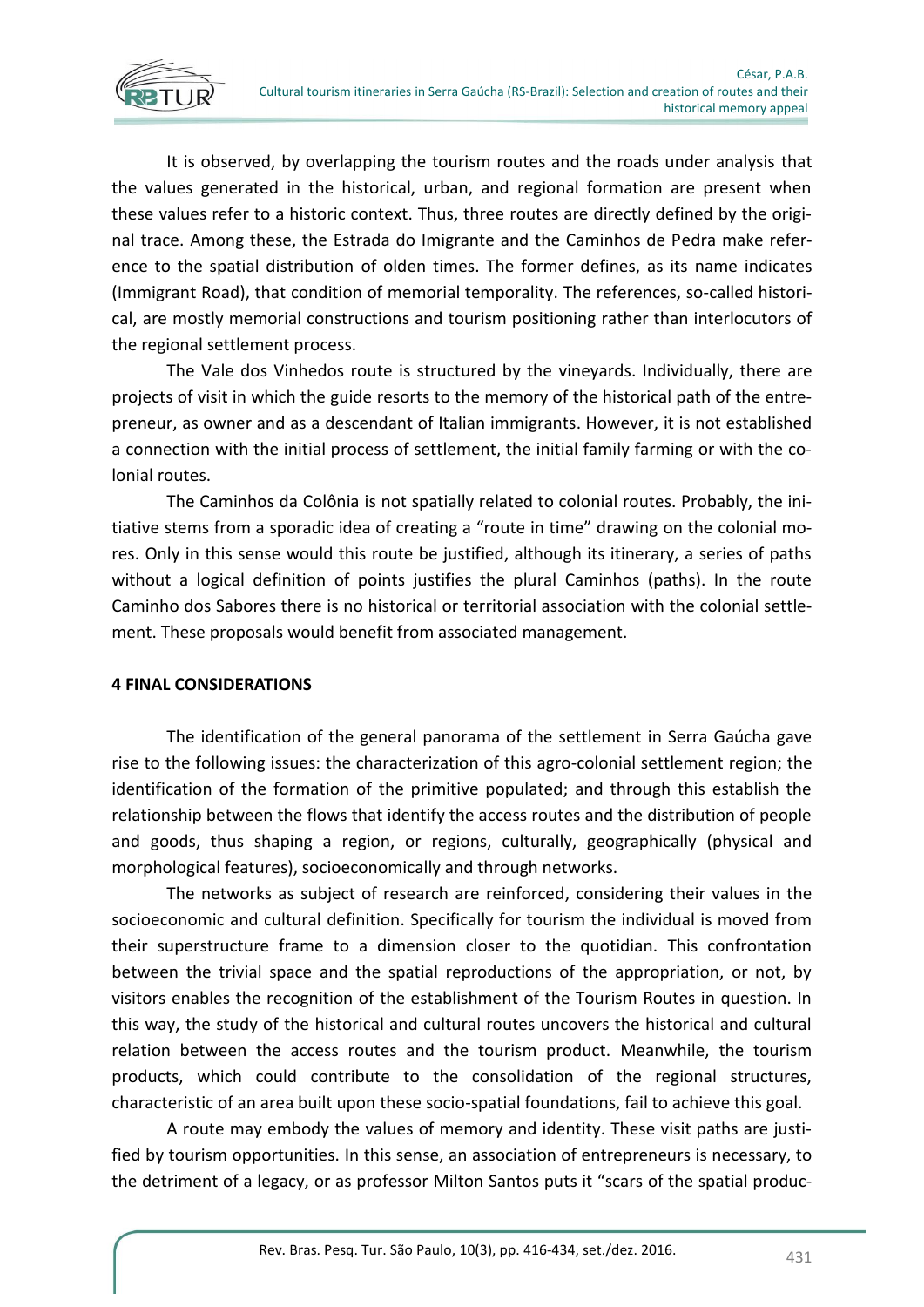tion", which send to the past. Thus, a further unfolding of the tourism product should entail a consolidation of the cultural routes built upon new physical and territorial bases.

It is noteworthy that the current routes are relatively new, in terms of a commercial product. Strategies of requalification and new positioning are put forward at each moment for those areas of visit. The wine tourism and its routes are an exception justified by its commercial appeal, as it is the example of Vale dos Vinhedos. However, a historical and territorial compromise may establish new values upon which a long-term tourism product is created.

# **REFERENCES**

Ablas, L. A. Q. N. (1982). *A teoria do lugar central:* bases teóricas e evidencias empíricas. São Paulo: Instituto de Pesquisas Econômicas da Universidade de São Paulo.

Brambatti, L. E. (2005). *Racionalização, cultura e turismo em meio rural na Serra Gaúcha*. Porto Alegre: Tese de doutorado. Departamento de Sociologia IFCH-UFRGS.

Brasil. Ministério do Turismo. (2006). *Roteiros do Brasil:* Programa de regionalização do turismo"*.* Brasília: Apostila.

Brasil. Ministério do Turismo*.* (200[7]). *Roteiros do Brasil:* Roteiros turísticos para a obtenção de qualidade internacional. Brasília: Apostila.

Bruna, G. C. (1983). *Rede Urbana e Polarização*. São Paulo: Edusp.

CDU, Secretaria Executiva. (1987). *Relatório de Análise e Diagnóstico da cidade de Bento Gonçalves.* Porto Alegre: Conselho Estadual de desenvolvimento urbano.

Choay, F. (2011). *A questão do patrimônio*: antologia para um ambiente. Lisboa: Ed70, 2011. Clemente, E.; Ungaretti, M. (1993). *História de Garibaldi*. Porto Alegre: Edipucrs.

Dencker, A. F. M.; Da Via, S. C.. (2001). *Pesquisa empírica em ciências humanas (com ênfase em comunicação).* São Paulo: Futura, 2001.

Diégues Junior, M. (1964*). Imigração.* Urbanização, industrialização: estudos sobre alguns aspectos da contribuição cultural do imigrante no Brasil. Rio de Janeiro: Inep/Mec.

Feyerabend, P. (1997). *Contra o método:* esboço de uma teoria anárquica da teoria do conhecimento. Rio de Janeiro: Livraria Francisco Alves.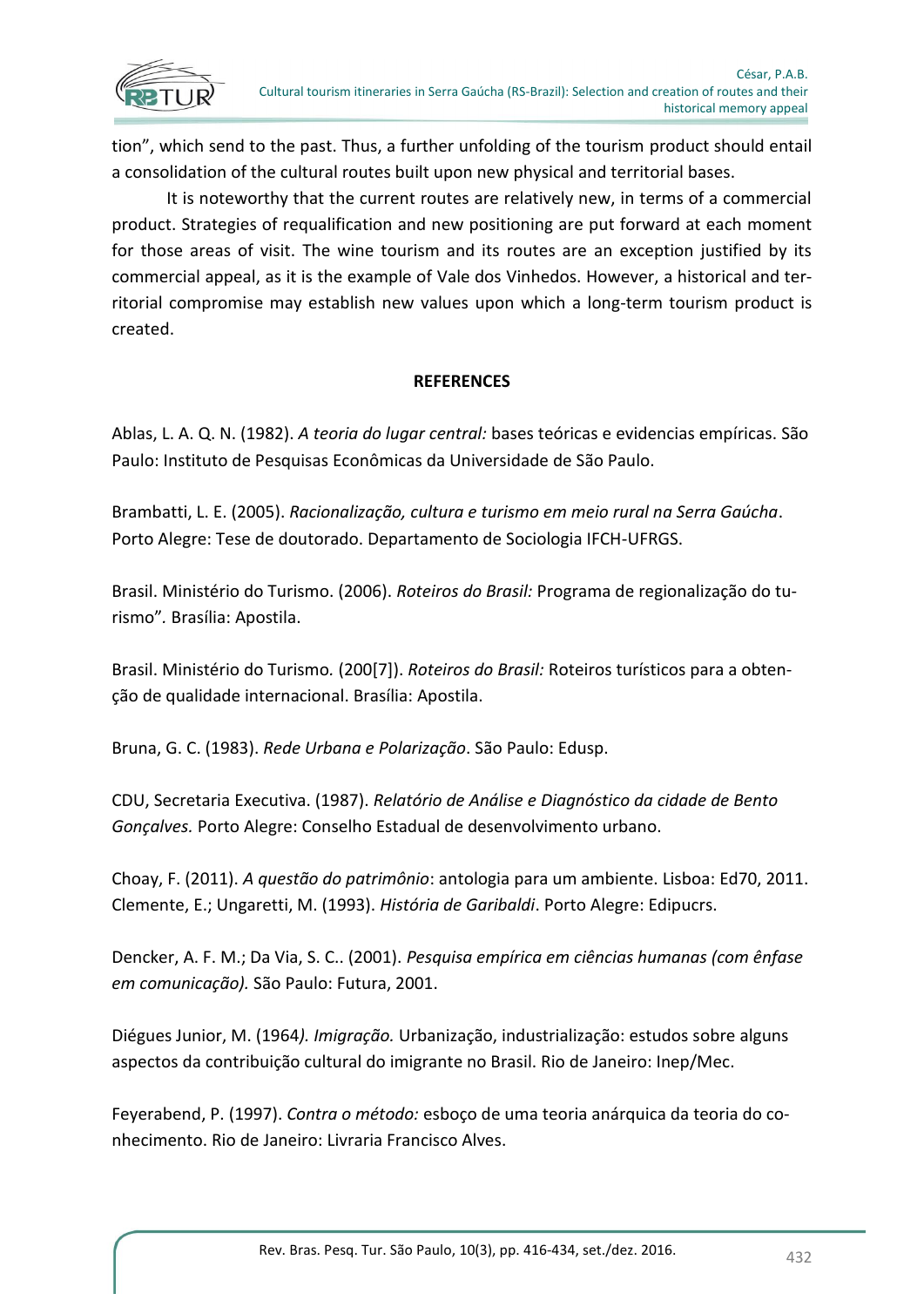

Frosi, V. M. Mioranza, C. (2009). *Imigração Italiana no Nordeste do Rio Grande do Sul*. Caxias do Sul: EDUCS.

Gallo, A. (1976). *Colonizzazione agrícola e industrializzazione nel Brasile meridionle, Rio Grande do Sul: la regione di Caxias. Carte storiche, 1893-1925*. Firenzi: Cultura Cooperativa.

Gardelin, M.; Costa, R. F. (1993). *Colônia Caxias*: origens. Caxias do Sul, RS: Edições EST.

Gastal, S. A.; Machiavelli, M. S. (2013). Festa nacional da champanha: uma contribuição à história dos eventos. In.Castro, G.; Guimarães, V. L.; Magalhães, A. (orgs). *História do turismo no Brasil*. Rio de Janeiro: EdFGV, 2013, 243-260.

Guerrero, A. L. V.; Guallucci, S. S. (2015). Aporte teórico conceptual al Turismo como disciplina académica a partir de la patrimonialización como proceso de valorización turística de los territorios. *Paso.* Revista de turismo e patrimonio cultural, 13(1), Retrived March 27, 2016, from http://www.pasosonline.org/articulos/755-aporte-teorico-conceptual-alturismo-como-disciplina-academica-a-partir-de-la-patrimonializacion-como-proceso-devalorizacion-turistica-de-los-territorios

Giron, S. L., Nascimento R. F. (2010). "Caxias Centenária. Caxias do Sul": Educs.

Gomes, P. C. C. (2013). *O lugar do olhar:* elementos para uma geografia da visibilidade. Rio de Janeiro: Bertrant.

Halbwachs, M. (2001). *La mémoire collective:* [1950], versión electrónica elaborada por Lorraine Andy y Jean-Marie Tremblay 2001. Recuperado em 3 de maio de 2016 de http://classiques.uqac.ca/classiques/Halbwachs\_maurice/memoire\_collective/memoire\_col lective.html.

Herédia, V. B.. (1997). *Processos De Industrialização da Zona Colonial Italiana*. Caxias do Sul: EDUCS. Lefébvre, H. (2014). *A revolução urbana*. Belo Horizonte: Edufmg.

Lefébvre, H. (1986). Problemas de sociologia rural. In. Martins, J. S. *Introdução crítica à sociologia rural.* São Paulo: Hucitec.

Lencioni, S. (2003). *Região e geografia*. São Paulo: Edusp.